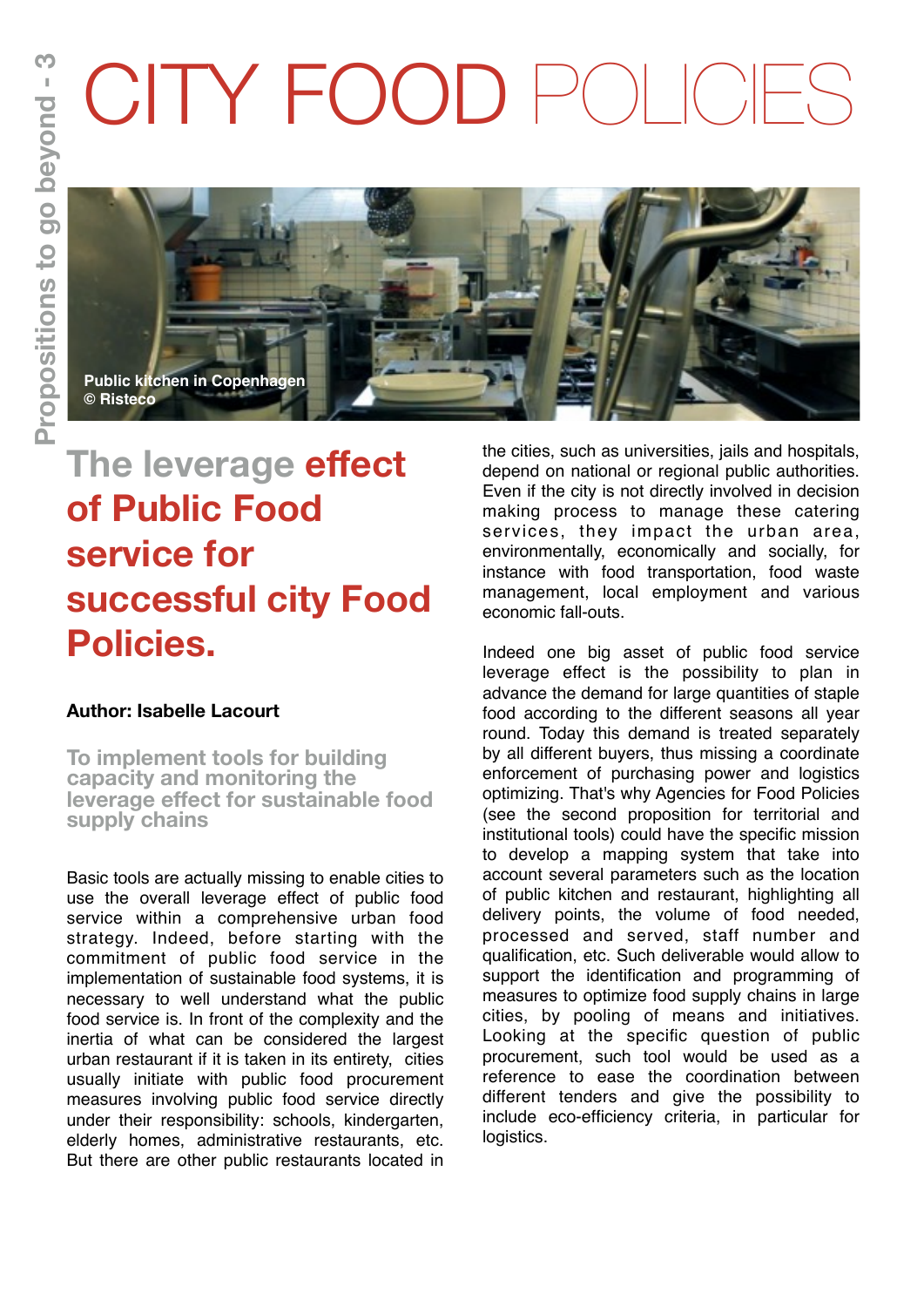

**The ambitious targets set for 2020 to serve 50% of s u s t a i n a b l e f o o d (organic or labeled) have lead the city of Paris to widen the r e fl e c t i o n t o t h e consolidation of the food supply chain including the** 

**facilitation of purchasing processes and the optimization of the last mile logistics. In the case of public food service related transport, several recommendations for improvement have been proposed:**

**- to shorten delivery times (24 hours) to warrant food freshness,**

**- to use vehicles with the latest Euro standard implemented,**

- **the optimization of delivery itineraries,**
- **goods delivery during off-peak hours,**
- **bulk supplies to reduce packaging,**

**- packaging recycling by suppliers.**

**The construction of a city food hub to allow suppliers to deliver goods in a single place and a uniform computer system to optimize the last mile delivery in the different kitchen city are under study despite they entail a major investment.** 

Another mission for Agencies for Food Policies could be the implementation of a standard form, for all public and private structures active in public food service sector, to be filled in with relevant information about energy and water consumption and waste production. The aim of this proposition is to expand the use of simple environmental indicators, directly related to environmental and economic performance, such as the quantity of electricity, gas, water consumed, or the quantity of waste produced in function of the number of meal prepared and/or served. The implementation of such system that rely on the use of meters and on waste separate collection would allow public food service managers, in a short term, to measure and successively to work on the optimization of the level of eco-efficiency of the services. At longer term and on a wider scale, it would engage policy makers to adapt the public procurement rules in order to increase transparency on public food services' environmental impacts.

Eco-efficiency means the possibility to create a synergic effect between environmental and economic performance. As a trivial example, we can consider that saving energy is good for the planet and also for the wallet. But if it is today very difficult to monitor environmental impacts of public food service on a routine basis, it is also very hard to perform economic analyses on such sector of activity because most of data are not available, in part because a unified system of nomenclature that fit into the Statistical Classification of Economic Activities (the NACE code in Europe, similar in function to other international Standard Industrial Classification systems) is missing. Indeed, the NACE system, revised in 2010, proposes six codes to classify food and beverage activities; public food service can be referenced in "catering activities" but it is impossible to distinguish public and private catering. Italian and French NACE system have a specific code for public food service, but it covers specifically contract catering services, leaving out all public food services directly managed by public bodies. In any case none of these codes allow to separate main sectors such as school catering from hospital catering that yet follows different logics and priorities.

Such tool is a formal measure would have the immediate effect to allow public officials and managers to aggregate and compare economic data, also in different contexts, to perform analyses, understand the results of public investments and highlight financial impacts in terms of local economy, employment, health and other social issues in order to measure any leverage effect of public food service on the application of sustainable food policies.

**To introduce more flexible rules for public procurement that allows territories adopting agriculture planning tools to increase local food production, to use public food services as a leverage to structure and support local food supply chain systems.** 

Public procurement rules have been created to regulate public expenditures, in particular to avoid wastage of public money and the use of a system of preference for specific groups of suppliers. In front of the complexity of such rules, big contractors tend to consolidate call for tenders in such wide procedures that are generally out of the reach of small food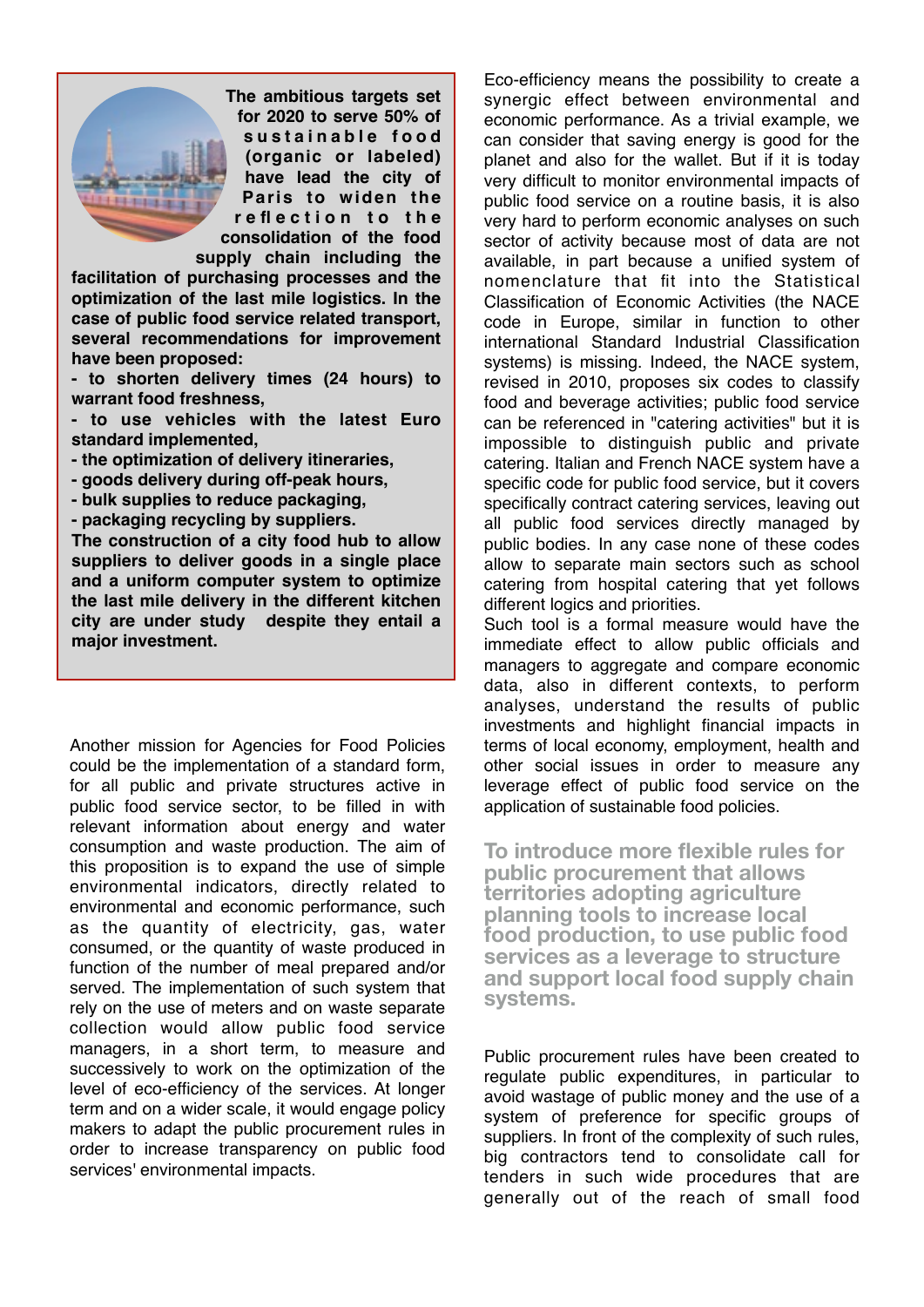they can't make a comprehensive offer to satisfy the buyer. Green public procurement (GPP) procedures allow public buyers to introduce environmental criterions to balance the rule of the "lowest bidder", but these criterions can't be readily used by local food producers to get easier access to the market of public food service.

Many local councillors and public buyers as well as managers and chefs see the interest to serve more local food in schools, hospitals, elderly houses, universities etc. and try many options to buy it despite this selection criterion does not exist: they create, for instance, specific allotments systems on the basis of local production, but these allotments increase the level of complexity of the tenders and need a strong involvement of the administrative office.



**The city of Rome was the first to experiment the criterion of "guaranteed freshness" to impose perishable fruit and vegetables to be served at maximum three days after they have been harvested. Even if it does not** 

**exclude any geographical origin, it plays in favor of local producers. But its strict application means that time-consuming control procedures are set up.** 

In front of this bottom-up movement, and in front of the evidence that food, affecting health, environment, is not a simple commodity, it seems logic to adapt procurement rules to increase the amount of fresh local food served in the canteens. However the prior establishment of a territorial agriculture planning system is necessary to meet the objective effectively. As most of the territories are not self-sufficient, a large demand for local food resulting from the sudden liberalization of procurement rules would necessarily reflect on the price fluctuation with negative consequences for all consumers.

A long term planning policy on agriculture is necessary to maintain a vivid activity able to attract new farmers that benefits also to the city. An observatory, based on the territory, could network all food producers, identify production

capacities, quantify the offer, on a yearly basis, according to seasonal variability, and warrant local food access both to public buyers and to the other networks of distribution and retail. On the opposite this structure would also be able to quantify the demand, and therefore to inform the structures in charge of agriculture planning in order to better match offer and demand.



**The case of Geneva offers an interesting input, with**  the creation of a **territorial brand. By u n d e r t a k i n g information, education a n d c o m m u n i c a t i o n campaigns, the state of**  Geneva has selected

**producers based in a specific area, not only farmers but also food processing businesses working with local products, respecting rules of sustainability and it has advertised the interest of it for the population. The long term finality of this project is to support and maintain a local agriculture that evolves towards more sustainability by influencing the choice of the consumers. The main deliverable is a brand, to allow a large public to identify easily such products, related to technical specifications based on objective criteria. In the Geneva State, this tool can be used readily by public buyers within legal procurement procedures.** 

## **To modernize Public Food Service with new production systems and skilled staff.**

Public Food service is born to substitute homemeals for people who cannot eat at home, because they are working, studying, or because they stay away, in hospitals, barracks, residences, jails, etc. Menus often use basic recipes, very similar to home cooking; but this apparent simplicity must not hide the fact that the service requires high degree of professionalism to produce and serve large quantities of food thus warranting high safety levels.